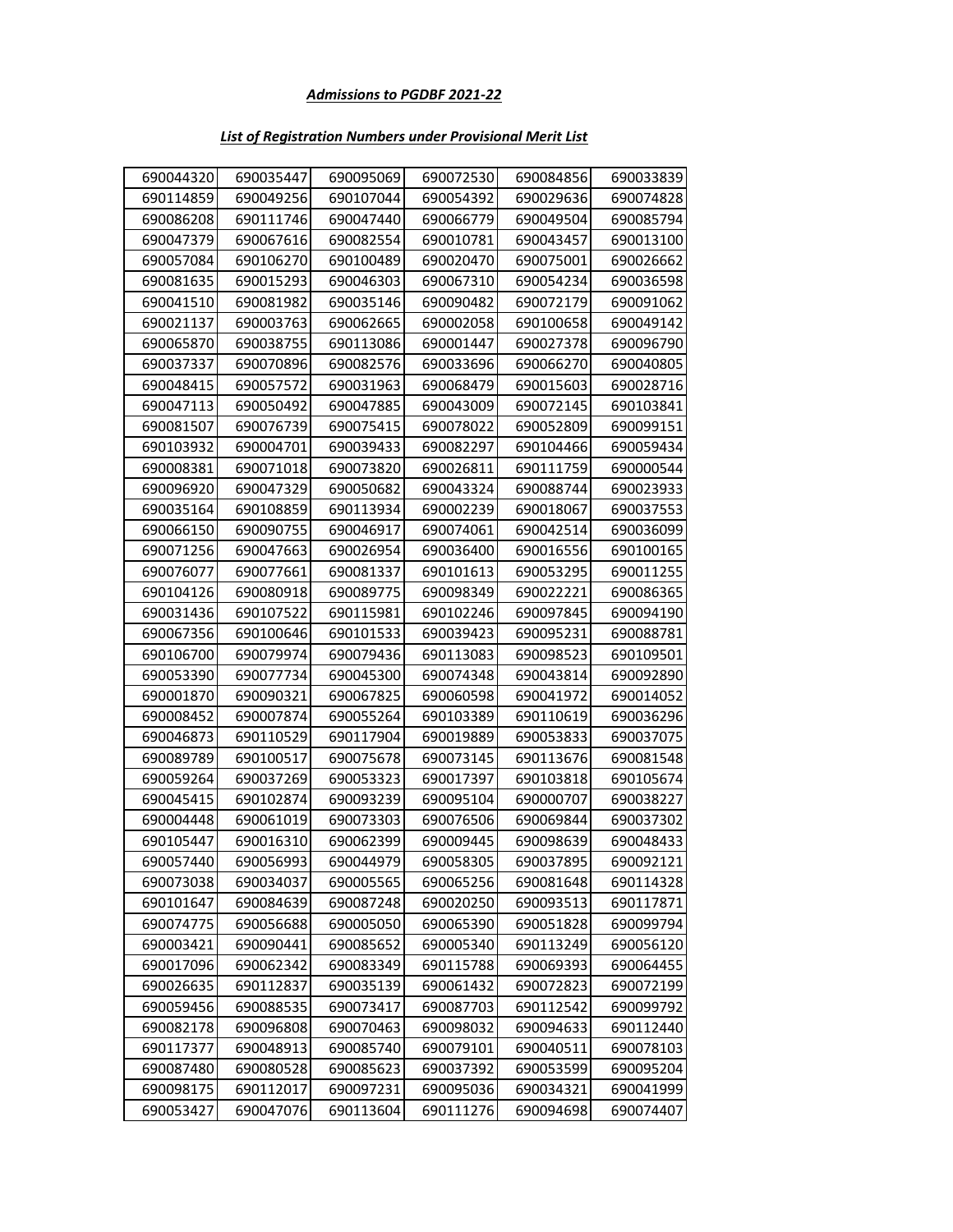| 690090677 | 690039534 | 690065137 | 690042965 | 690088203 | 690058682 |
|-----------|-----------|-----------|-----------|-----------|-----------|
| 690092346 | 690058685 | 690058725 | 690051667 | 690048573 | 690033922 |
| 690035809 | 690100642 | 690007925 | 690083283 | 690058821 | 690063362 |
| 690025224 | 690111558 | 690011216 | 690073615 | 690101563 | 690089952 |
| 690004506 | 690100533 | 690052730 | 690002428 | 690108268 | 690042906 |
| 690074530 | 690062798 | 690034722 | 690009695 | 690035202 | 690036112 |
| 690103937 | 690112028 | 690040144 | 690065556 | 690021934 | 690078326 |
| 690036975 | 690054620 | 690000736 | 690039401 | 690013592 | 690001655 |
| 690052778 | 690036315 | 690041132 | 690109632 | 690036417 | 690030910 |
| 690107949 | 690037367 | 690105525 | 690053763 | 690072703 | 690006724 |
| 690003442 | 690010849 | 690052460 | 690094223 | 690058636 | 690018873 |
| 690076261 | 690098816 | 690105075 | 690002894 | 690015319 | 690020791 |
| 690099235 | 690050319 | 690051405 | 690018673 | 690087879 | 690056232 |
| 690110506 | 690104385 | 690024230 | 690035382 | 690016833 | 690107833 |
| 690018747 | 690026491 | 690015709 | 690042939 | 690032828 | 690034244 |
| 690024178 | 690115735 | 690057412 | 690065650 | 690031412 | 690038425 |
| 690079787 | 690076571 | 690091259 | 690064699 | 690020168 | 690020483 |
| 690078751 | 690063975 | 690112577 | 690061257 | 690061285 | 690080820 |
| 690036804 | 690016657 | 690101135 | 690014296 | 690008222 | 690004469 |
| 690021297 | 690110761 | 690019098 | 690015462 | 690005138 | 690025476 |
| 690105038 | 690010119 | 690008363 | 690028818 | 690068120 | 690105873 |
| 690006082 | 690041861 | 690088355 | 690008394 | 690004725 | 690020271 |
| 690013790 | 690074587 | 690021398 | 690041986 | 690050869 | 690000376 |
| 690045267 | 690034027 | 690042249 | 690090984 | 690052057 | 690106043 |
| 690043057 | 690058872 | 690095572 | 690008973 | 690040358 | 690042146 |
| 690031202 | 690000556 | 690008543 | 690021375 | 690034345 | 690081882 |
| 690031599 | 690079639 | 690069019 | 690005227 | 690035256 | 690100055 |
| 690074161 | 690089038 | 690050356 | 690087176 | 690005238 | 690039515 |
| 690071908 | 690069004 | 690055774 | 690115937 | 690066410 | 690047681 |
| 690020325 | 690050012 | 690039525 | 690107574 | 690001844 | 690027559 |
| 690081783 | 690084963 | 690109247 | 690060631 | 690000224 | 690104008 |
| 690114617 | 690055531 | 690110192 | 690034769 | 690007564 | 690018498 |
| 690045020 | 690061641 | 690058846 | 690061740 | 690036955 | 690117466 |
| 690054956 | 690094403 | 690032648 | 690027520 | 690090884 | 690097744 |
| 690109661 | 690034736 | 690100530 | 690070897 | 690080947 | 690033267 |
| 690047502 | 690093334 | 690117764 | 690041841 | 690007811 | 690095053 |
| 690041406 | 690008874 | 690056594 | 690069790 | 690035745 | 690019867 |
| 690016237 | 690112980 | 690050223 | 690100454 | 690049456 | 690050901 |
| 690116038 | 690093782 | 690091175 | 690059928 | 690095307 | 690098881 |
| 690051703 | 690010851 | 690048898 | 690000570 | 690032451 | 690056486 |
| 690043745 | 690041595 | 690108105 | 690111218 | 690097679 | 690061800 |
| 690021841 | 690088340 | 690103579 | 690047259 | 690095879 | 690004012 |
| 690103874 | 690053530 | 690104908 | 690017134 | 690059460 | 690015800 |
| 690000554 | 690109704 | 690043665 | 690005653 | 690023301 | 690056989 |
| 690044817 | 690089356 | 690001118 | 690023661 | 690001077 | 690097570 |
| 690008322 | 690042482 | 690022641 | 690017964 | 690058126 | 690108102 |
| 690026688 | 690106820 | 690074143 | 690003815 | 690007924 | 690055735 |

*List of Registration Numbers under Provisional Merit List*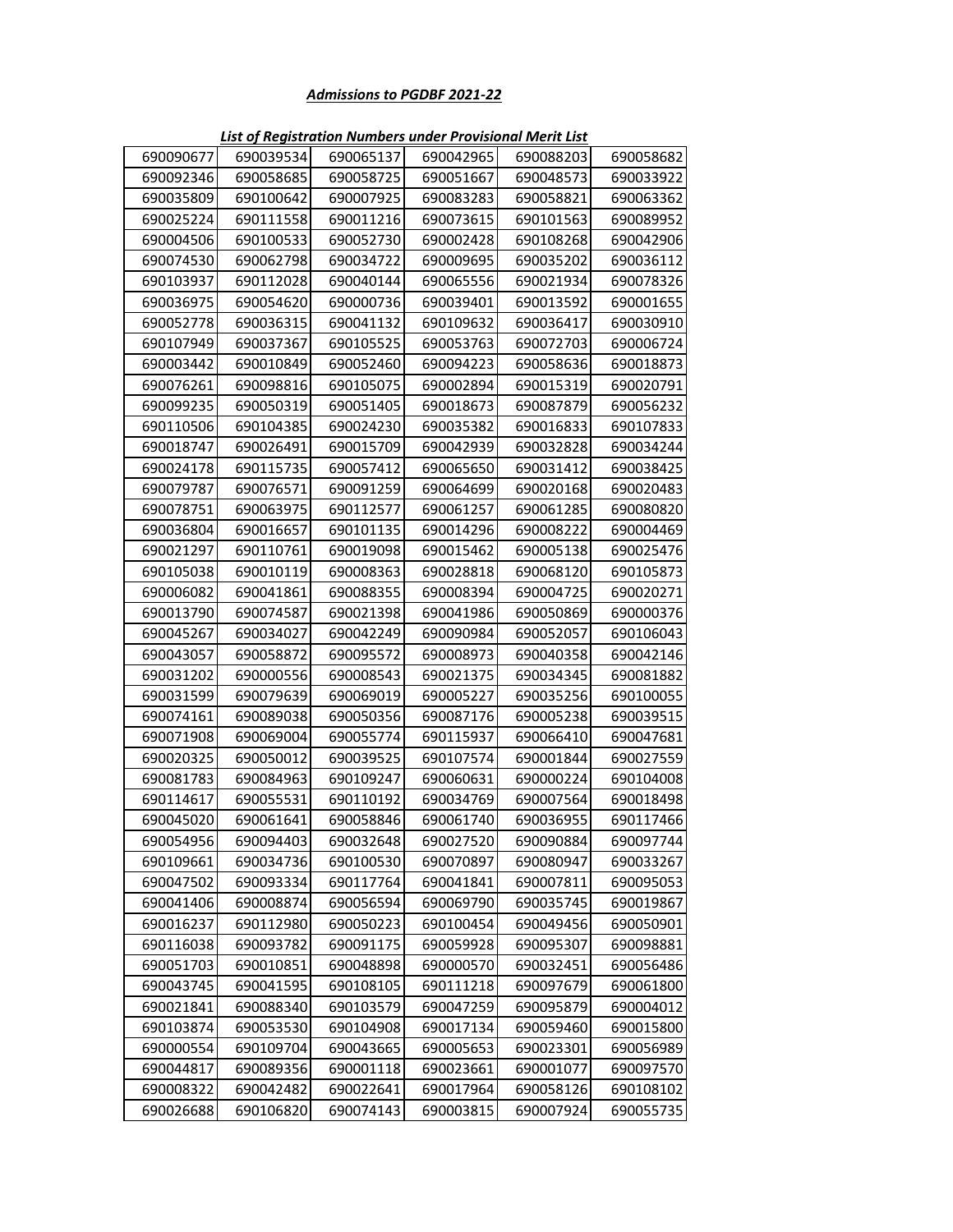| 690017456 | 690050421 | 690056075 | 690057798 | 690040275 | 690056002 |
|-----------|-----------|-----------|-----------|-----------|-----------|
| 690107011 | 690103511 | 690023492 | 690010650 | 690080939 | 690018468 |
| 690102541 | 690106856 | 690096098 | 690044766 | 690006075 | 690056775 |
| 690084542 | 690008626 | 690055874 | 690079911 | 690038398 | 690028811 |
| 690002259 | 690027776 | 690068539 | 690061955 | 690061855 | 690098979 |
| 690063555 | 690041046 | 690043476 | 690091519 | 690061546 | 690091316 |
| 690038245 | 690016359 | 690073825 | 690096035 | 690024284 | 690061922 |
| 690107631 | 690116603 | 690060905 | 690073343 | 690105435 | 690015106 |
| 690099473 | 690074181 | 690043415 | 690106174 | 690035309 | 690095148 |
| 690083839 | 690023355 | 690000136 | 690099678 | 690047262 | 690117620 |
| 690060454 | 690035830 | 690087013 | 690059800 | 690031548 | 690023535 |
| 690058544 | 690029929 | 690041196 | 690110718 | 690096922 | 690103809 |
| 690045583 | 690010767 | 690097524 | 690060126 | 690002158 | 690012575 |
| 690054734 | 690025414 | 690080984 | 690043895 | 690068338 | 690080752 |
| 690113437 | 690078294 | 690095772 | 690100125 | 690028400 | 690111413 |
| 690005780 | 690041503 | 690016066 | 690081658 | 690082157 | 690062750 |
| 690032851 | 690092647 | 690011740 | 690003025 | 690037879 | 690032365 |
| 690054242 | 690015761 | 690043200 | 690063516 | 690047041 | 690040316 |
| 690049414 | 690046244 | 690108071 | 690048572 | 690041266 | 690113483 |
| 690086270 | 690081885 | 690032759 | 690011535 | 690107925 | 690016937 |
| 690055628 | 690010616 | 690101237 | 690064483 | 690101037 | 690099190 |
| 690038986 | 690108967 | 690039438 | 690000163 | 690048428 | 690043470 |
| 690086847 | 690085369 | 690086849 | 690087490 | 690019630 | 690084053 |
| 690082243 | 690046955 | 690089913 | 690098717 | 690050562 | 690012887 |
| 690109649 | 690059744 | 690033117 | 690079355 | 690055457 | 690040125 |
| 690018649 | 690062320 | 690076963 | 690034114 | 690055406 | 690026860 |
| 690040456 | 690098411 | 690010988 | 690039189 | 690074740 | 690082450 |
| 690012290 | 690112746 | 690116556 | 690075105 | 690051834 | 690011993 |
| 690048340 | 690074512 | 690046381 | 690033666 | 690046274 | 690072171 |
| 690096664 | 690046163 | 690068702 | 690091139 | 690074706 | 690117134 |
| 690081839 | 690010340 | 690113532 | 690105661 | 690076900 | 690082814 |
| 690098547 | 690109686 | 690041490 | 690060667 | 690035934 | 690100392 |
| 690016744 | 690032927 | 690073421 | 690054190 | 690052943 | 690114678 |
| 690081703 | 690105236 | 690084204 | 690077544 | 690051726 | 690055052 |
| 690000436 | 690014103 | 690084029 | 690040309 | 690070268 | 690072651 |
| 690032303 | 690103639 | 690041467 | 690033719 | 690066671 | 690114405 |
| 690030798 | 690050795 | 690044695 | 690009643 | 690071459 | 690092212 |
| 690032293 | 690062377 | 690059357 | 690058364 | 690076999 | 690092489 |
| 690059857 | 690103838 | 690100312 | 690109951 | 690080395 | 690052145 |
| 690112306 | 690105641 | 690034617 | 690054678 | 690089430 | 690087830 |
| 690050904 | 690034717 | 690036366 | 690038451 | 690116214 | 690085178 |
| 690092881 | 690106009 | 690051510 | 690106263 | 690004332 | 690063730 |
| 690106965 | 690091553 | 690089833 | 690075797 | 690071628 | 690043823 |
| 690112705 | 690095107 | 690046192 | 690019437 | 690028838 | 690080781 |
| 690066734 | 690012611 | 690081813 | 690043548 | 690057906 | 690035735 |
| 690105239 | 690108182 | 690051415 | 690070993 | 690091252 | 690097641 |
| 690039708 | 690104276 | 690026050 | 690015590 | 690064026 | 690020007 |

*List of Registration Numbers under Provisional Merit List*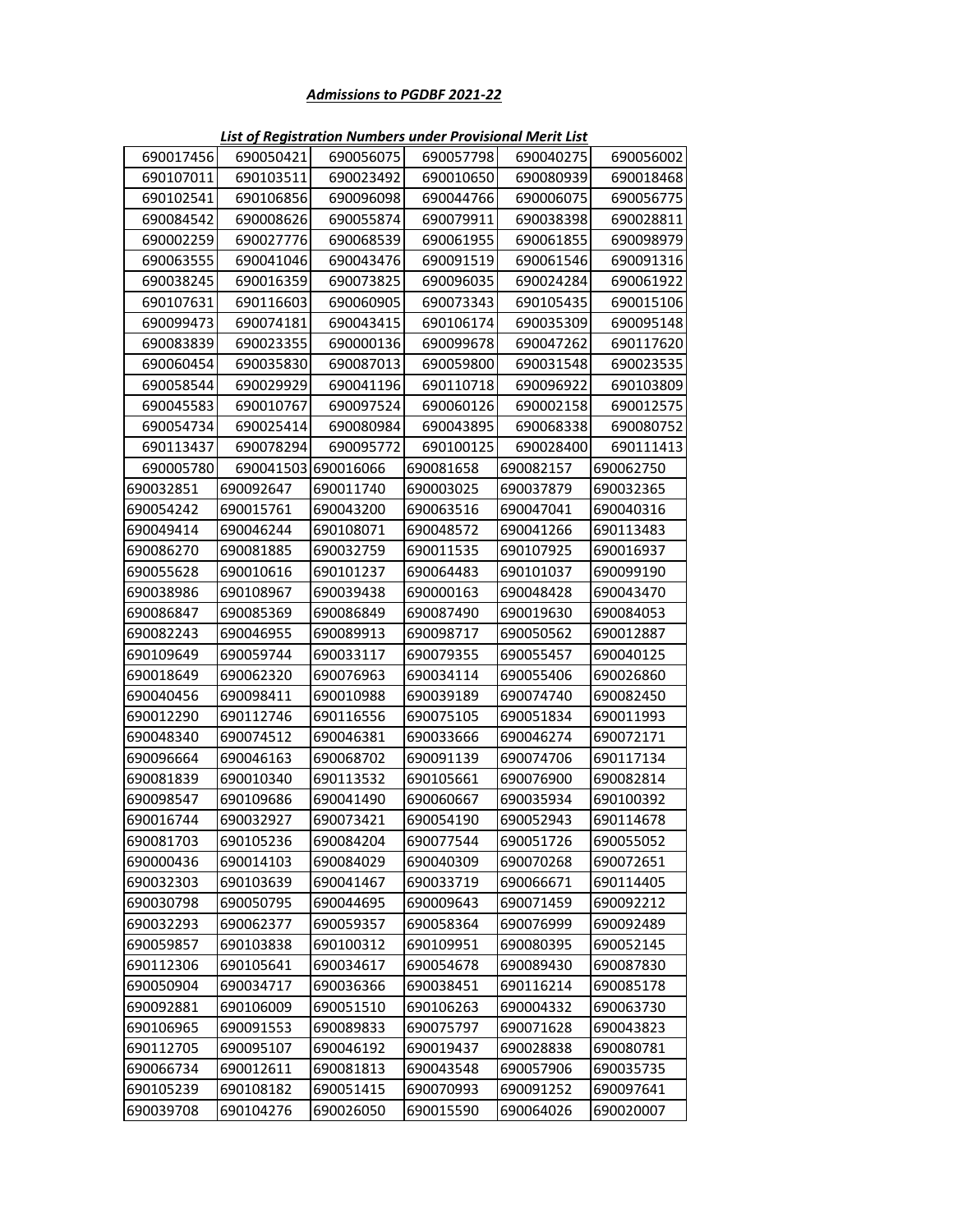| 690096329 | 690032334 | 690055403 | 690078055 | 690012520 | 690035087 |
|-----------|-----------|-----------|-----------|-----------|-----------|
| 690000044 | 690007378 | 690089945 | 690080441 | 690056287 | 690048679 |
| 690016084 | 690049238 | 690012746 | 690056046 | 690089574 |           |
| 690081647 | 690093970 | 690104016 | 690074508 | 690048991 |           |
| 690032037 | 690071653 | 690065074 | 690106110 | 690037200 |           |
| 690112144 | 690070189 | 690112335 | 690067651 | 690079443 |           |
| 690000536 | 690043275 | 690043917 | 690098086 | 690022626 |           |
| 690101621 | 690070169 | 690116595 | 690071619 | 690004045 |           |
| 690107408 | 690105765 | 690008142 | 690094719 | 690001561 |           |
| 690099581 | 690061848 | 690068597 | 690003989 | 690053877 |           |
| 690028283 | 690109589 | 690108098 | 690042038 | 690032631 |           |
| 690081305 | 690104792 | 690091859 | 690045272 | 690083739 |           |
| 690059706 | 690076460 | 690059340 | 690111333 | 690008122 |           |
| 690012770 | 690089289 | 690018289 | 690054482 | 690080537 |           |
| 690101477 | 690089204 | 690103901 | 690041541 | 690048297 |           |
| 690032259 | 690104368 | 690033700 | 690113689 | 690054276 |           |
| 690004281 | 690037921 | 690083242 | 690048659 | 690006472 |           |
| 690045469 | 690084938 | 690096862 | 690023987 | 690025108 |           |
| 690057725 | 690034088 | 690055315 | 690100259 | 690092515 |           |
| 690038222 | 690042808 | 690101578 | 690110397 | 690050264 |           |
| 690106492 | 690020037 | 690045552 | 690109547 | 690018678 |           |
| 690039876 | 690039858 | 690037313 | 690101840 | 690109145 |           |
| 690058683 | 690040702 | 690060873 | 690045142 | 690108365 |           |
| 690032414 | 690013719 | 690103073 | 690094146 | 690043312 |           |
| 690115733 | 690064064 | 690057967 | 690037953 | 690049988 |           |
| 690045799 | 690063150 | 690002100 | 690073981 | 690062167 |           |
| 690044452 | 690090753 | 690006146 | 690061518 | 690090326 |           |
| 690059387 | 690004183 | 690032064 | 690104475 | 690033694 |           |
| 690053750 | 690112300 | 690017017 | 690050703 | 690039758 |           |
| 690073757 | 690084919 | 690063830 | 690092005 | 690036535 |           |
| 690046859 | 690044319 | 690062559 | 690017960 | 690037819 |           |
| 690092522 | 690082027 | 690039895 | 690084629 | 690089427 |           |
| 690004245 | 690026875 | 690034686 | 690094121 | 690072464 |           |
| 690055590 | 690103853 | 690011040 | 690096824 | 690099374 |           |
| 690059019 | 690026315 | 690052881 | 690063067 | 690042705 |           |
| 690101472 | 690040741 | 690047133 | 690099569 | 690102080 |           |
| 690034239 | 690048887 | 690055864 | 690037786 | 690099648 |           |

*List of Registration Numbers under Provisional Merit List*